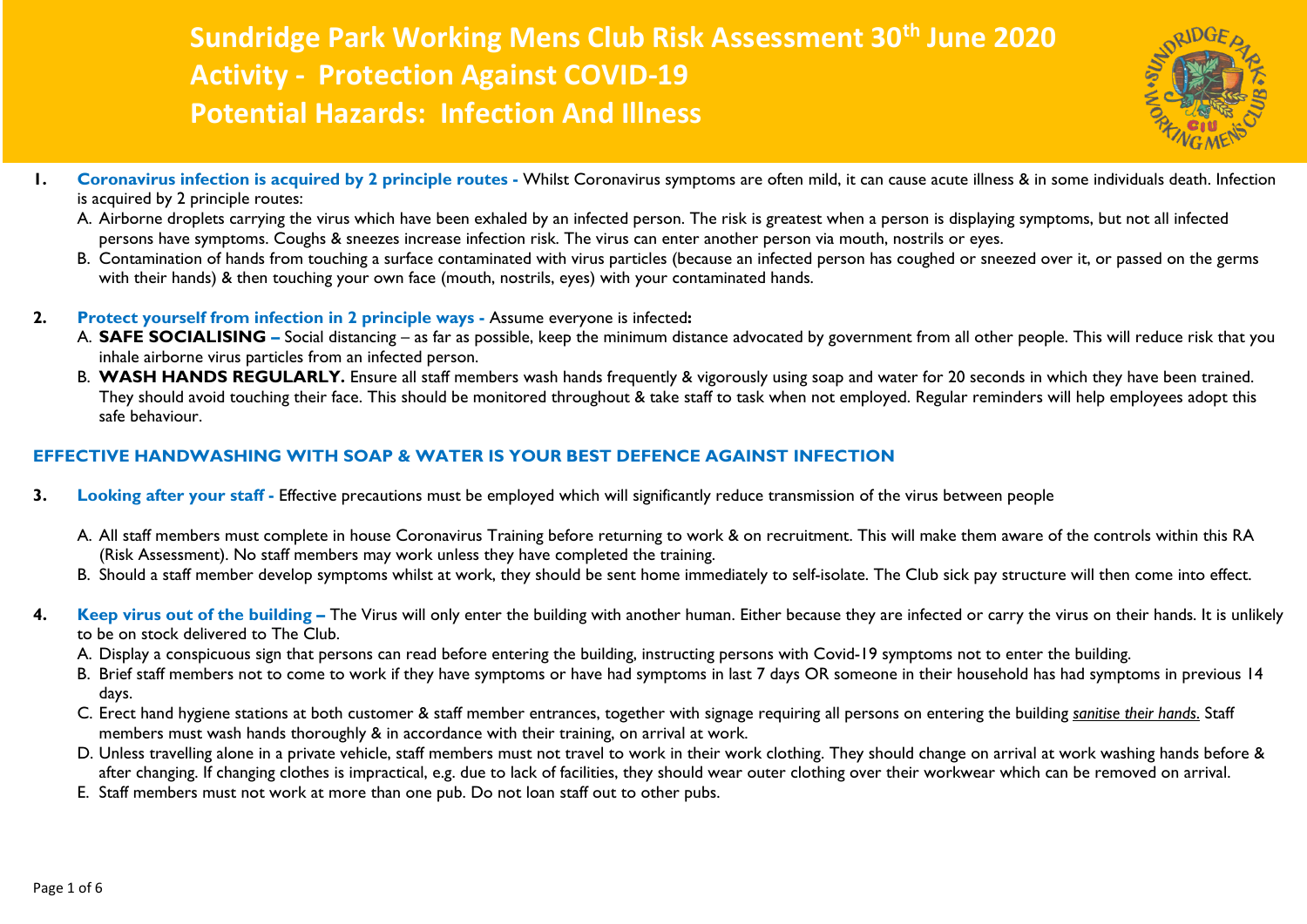## **Risk Assessment Continued…**



- **5. Contractors** You should instruct contractors to attend outside of trading hours when possible. If they are required to attend during trading hours, you should request they do the following:
	- A. Make an appointment with the Office Manager or a Committee Member.
	- B. Call from car park/street on arrival so that access can be arranged, maintaining social distancing & coming into contact with minimum number of people.
	- C. Wear a face covering mask whilst in the building.
	- D. Beer deliveries will require access to cellar & then cellar vacated whilst stock is being delivered. Or alternatively social distance whilst delivery takes place. If possible, leave stock for 24hours or more before handling.
	- E. Always wear disposable gloves or wash hands after handling newly delivered stock.

## **Risk Assessment control table:**

The following table is a checklist for risk assessment. If you answer "no" for any item you should provide further information on what alternative actions you are able to take to mitigate the risk.

|             | Control implemented (please tick Y/N)                                                                                                                                                                                   | Yes         | No                          | If a control has not been employed,<br>what alternative control / actions             |
|-------------|-------------------------------------------------------------------------------------------------------------------------------------------------------------------------------------------------------------------------|-------------|-----------------------------|---------------------------------------------------------------------------------------|
|             |                                                                                                                                                                                                                         |             |                             | taken to resolve                                                                      |
| 1.0         | <b>CUSTOMER</b>                                                                                                                                                                                                         |             |                             |                                                                                       |
| $  \cdot  $ | Customer encouraged to pre-book tables for their 'support bubbles'.                                                                                                                                                     | $\boxtimes$ |                             | This can be done through the<br>website contact us page, email or<br>phone the office |
| 1.2         | Walk-ins permitted if tables are available.                                                                                                                                                                             | $\boxtimes$ |                             |                                                                                       |
| 1.3         | Vertical drinking will not be permitted, although customers may use high tops in bar area.                                                                                                                              | $\boxtimes$ |                             |                                                                                       |
| 1.4         | Put tape on floor parallel to bar to ensure tables & chairs do not encroach within the safe social distance of anyone<br>working behind the bar.                                                                        | $\boxtimes$ |                             |                                                                                       |
| 1.5         | Need to manage door during peak periods to ensure customers are not bunching inside the club. Queuing at entrance<br>or in car park might be necessary & social distancing may need to be encouraged via the door host. | $\boxtimes$ |                             |                                                                                       |
| 1.6         | Trade area must be set up to maintain social distancing, some tables & chairs removed or clearly marked as out of use.                                                                                                  | $\boxtimes$ | $\mathcal{L}_{\mathcal{A}}$ | Tables are arranged with a clear 2<br>meter distance between them                     |
| 1.7         | A single customer entrance has been identified with a separate exit door to ensure one-way flow of customers.<br>Signage makes this clear.                                                                              | $\boxtimes$ |                             |                                                                                       |
| 1.8         | Alternative access point may be necessary for persons with impaired mobility. Ensure a plan is in place & staff are<br>aware of this.                                                                                   | $\boxtimes$ |                             |                                                                                       |
| 1.9         | Customer toilets are managed for single entry or sufficient urinals, hand wash sinks & toilet cubicles are taken out of<br>use to maintain social distancing.                                                           | $\boxtimes$ |                             | Urinals 2 and 3 are blocked off                                                       |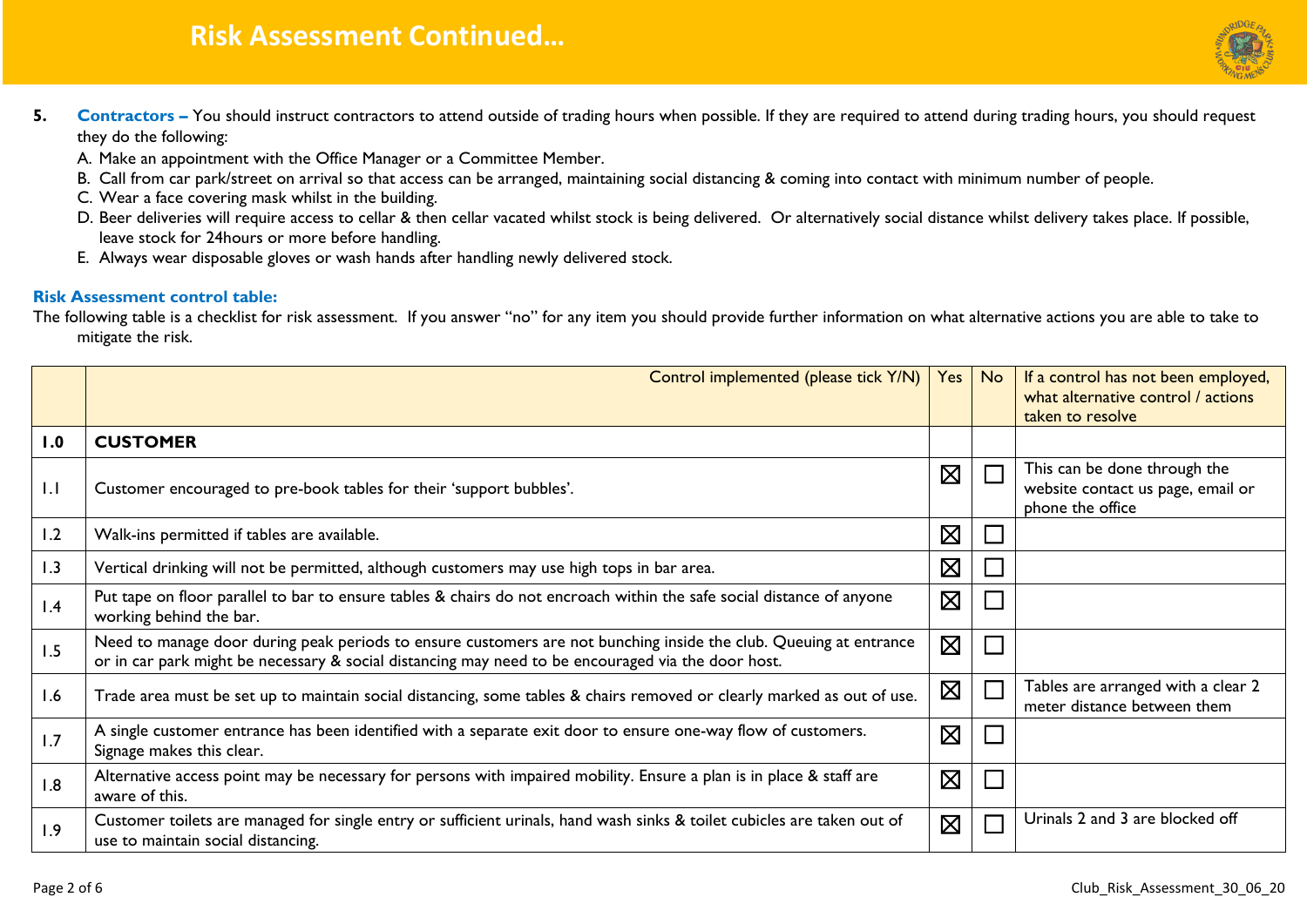

|      | Control implemented (please tick Y/N)                                                                                                                                                                                                                                                                                                             | Yes         | <b>No</b>                   | If a control has not been employed,<br>what alternative control / actions<br>taken to resolve |
|------|---------------------------------------------------------------------------------------------------------------------------------------------------------------------------------------------------------------------------------------------------------------------------------------------------------------------------------------------------|-------------|-----------------------------|-----------------------------------------------------------------------------------------------|
|      | <b>CUSTOMER Continued</b>                                                                                                                                                                                                                                                                                                                         |             |                             |                                                                                               |
| 1.10 | Pinch points where social distancing cannot be maintained have been identified & suitable precautions employed.<br>Garden:-<br>Door entry and exit to garden separate doors to be used.                                                                                                                                                           | $\boxtimes$ | $\Box$                      |                                                                                               |
|      | <b>Entry and Exit To Club:-</b><br>Front door entry through lounge bar to entertainment bar.<br>Exit through entertainment bar exit door.                                                                                                                                                                                                         |             |                             |                                                                                               |
| 1.11 | If possible, open windows, doors, etc. to increase flow of external air into building.                                                                                                                                                                                                                                                            | $\boxtimes$ |                             | All windows and doors open where<br>possible bar Fire Exit Doors                              |
|      |                                                                                                                                                                                                                                                                                                                                                   |             |                             |                                                                                               |
| 2.0  | <b>STAFF</b>                                                                                                                                                                                                                                                                                                                                      |             |                             |                                                                                               |
| 2.1  | Keep work clothing clean. This gives customers confidence.                                                                                                                                                                                                                                                                                        | $\boxtimes$ |                             | Upon arrival of shift, change into<br>work clothing                                           |
| 2.2  | Upon arrival all staff wash hands immediately using soap and water for at least 20 seconds, every time they vacate and<br>enter the building or deal with cash                                                                                                                                                                                    | $\boxtimes$ | $\mathcal{L}_{\mathcal{A}}$ |                                                                                               |
| 2.3  | Staff can stagger breaks & take them away from customers or at least maintain social distancing.                                                                                                                                                                                                                                                  | $\boxtimes$ |                             |                                                                                               |
| 2.4  | Staff have been allocated to specific shift teams. Switching between teams should not take place unless absolutely<br>necessary and only with approval.                                                                                                                                                                                           | $\boxtimes$ |                             |                                                                                               |
| 2.5  | Staff meetings may be conducted remotely, however social distancing is catered for if a team meeting or one to one<br>meeting occurs, all present must observe social distancing.                                                                                                                                                                 | $\boxtimes$ |                             |                                                                                               |
| 2.6  | All bar staff with a specific workstation. Must be set up so that each station is self-sufficient to avoid unnecessary<br>moving around which may compromise social distancing. Staff may occasionally pass each other behind the bar, but this<br>should be avoided as much as possible. This may mean that only one person is working each bar. | $\boxtimes$ |                             |                                                                                               |
| 2.7  | Catch coughs and sneezes within tissues - Catch It, Kill It, Bin It and dispose immediately of tissues used in the pedal<br>bin provided for used PPE.                                                                                                                                                                                            | $\boxtimes$ |                             |                                                                                               |
| 2.8  | Mobile Phones must be stored in personal bags, no use of mobile phones permitted whilst staff are working reducing<br>any risk of contamination on hands and any personal bags not permitted behind the bar area.                                                                                                                                 | $\boxtimes$ |                             |                                                                                               |
| 2.9  | PPE equipment supplied for staff use. Separate pedal bin supplied for disposal.                                                                                                                                                                                                                                                                   | $\boxtimes$ |                             |                                                                                               |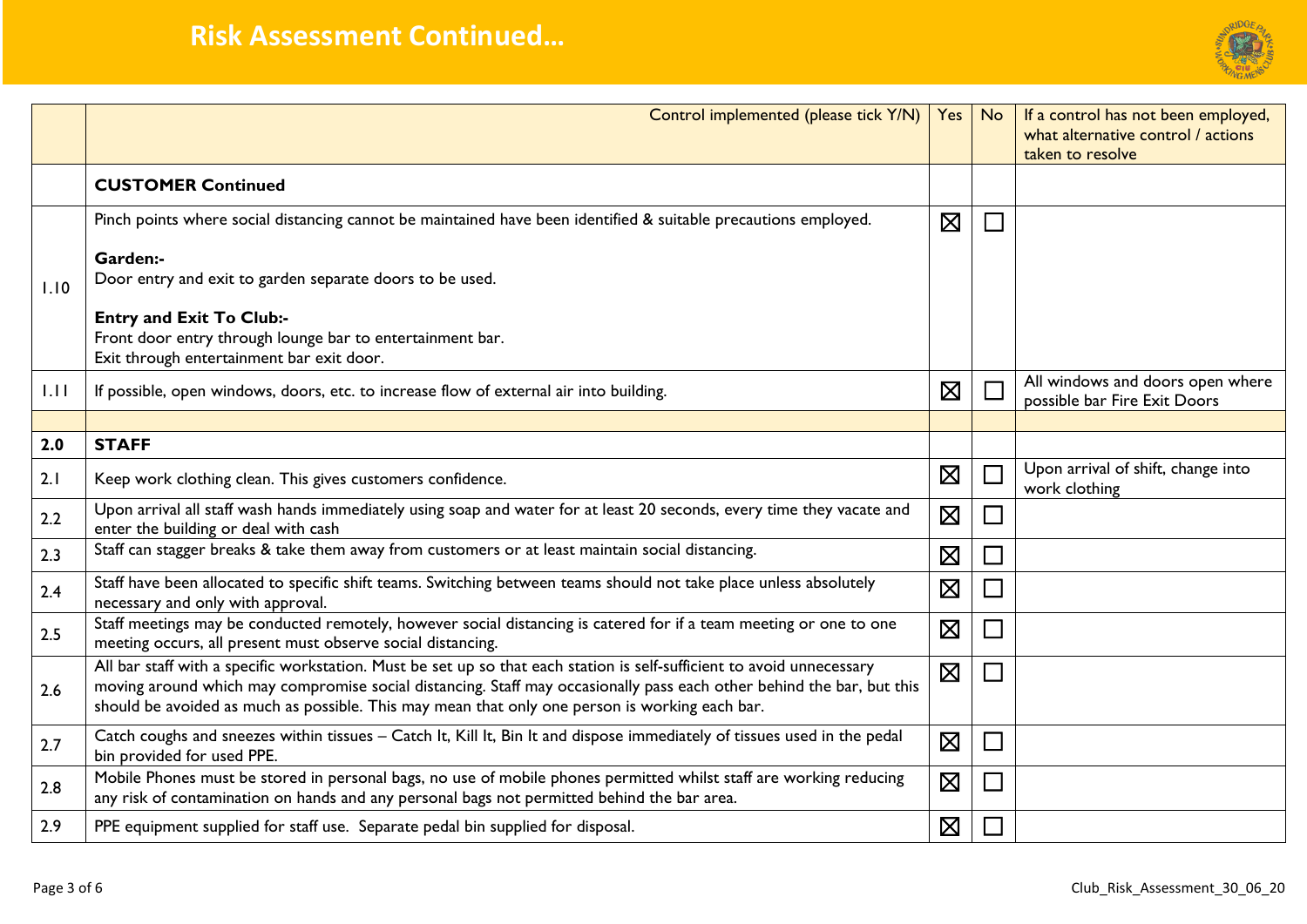

|     | Control implemented (please tick Y/N)   Yes                                                                                                                                                                                                                                                                                                                                                                                                                                           |             | No                          | If a control has not been employed,<br>what alternative control / actions<br>taken to resolve |
|-----|---------------------------------------------------------------------------------------------------------------------------------------------------------------------------------------------------------------------------------------------------------------------------------------------------------------------------------------------------------------------------------------------------------------------------------------------------------------------------------------|-------------|-----------------------------|-----------------------------------------------------------------------------------------------|
| 3.0 | <b>BAR SET UP</b>                                                                                                                                                                                                                                                                                                                                                                                                                                                                     |             |                             |                                                                                               |
| 3.1 | Bar staff should have their own workspace, including dedicated ice bucket, scoop, fruit & tongs. These together with<br>any spirit bottles should be cleaned & sanitized (loose bottles not on optics i.e. soft drink, pernod etc) at the end of<br>each shift or on change over. If bar is large enough for 2 people, each space should be marked out with floor tape.                                                                                                               | $\boxtimes$ | $\sim$                      |                                                                                               |
|     |                                                                                                                                                                                                                                                                                                                                                                                                                                                                                       |             |                             |                                                                                               |
| 4.0 | <b>KITCHEN SET UP (For External Caterers)</b>                                                                                                                                                                                                                                                                                                                                                                                                                                         | $\boxtimes$ |                             |                                                                                               |
| 4.1 | Social distancing must be maintained in the kitchen. If this is not possible, then only one person to work there. More<br>preparation & cleaning time may be required outside of trading hours. Where more than one person working in<br>kitchen, each must have their own workstation. Do not mark out sections with floor tape, this may become a trip<br>hazard & will become a dirt trap. Ensure each member of kitchen staff understands the boundaries of their<br>workstation. | $\boxtimes$ | $\mathcal{L}_{\mathcal{A}}$ |                                                                                               |
| 4.2 | Record here, number who can work in kitchen. Do not include staff collecting food for service.<br>$\mathbf{2}$                                                                                                                                                                                                                                                                                                                                                                        | $\boxtimes$ | $\Box$                      |                                                                                               |
| 4.3 | Do not share pens when completing due diligence paperwork.                                                                                                                                                                                                                                                                                                                                                                                                                            | $\boxtimes$ | $\mathcal{L}^{\mathcal{A}}$ |                                                                                               |
| 4.4 | Disposable gloves should be worn for taking in food deliveries & then discarded once this task is complete.<br>Remembering to wash hands after use.                                                                                                                                                                                                                                                                                                                                   | $\boxtimes$ | $\sim$                      |                                                                                               |
| 4.5 | Only one person in walk in storage space at a time.                                                                                                                                                                                                                                                                                                                                                                                                                                   | $\boxtimes$ |                             |                                                                                               |
| 4.6 | Do not allow delivery drivers to enter the BOH (Back of House) area.                                                                                                                                                                                                                                                                                                                                                                                                                  | $\boxtimes$ |                             |                                                                                               |
|     |                                                                                                                                                                                                                                                                                                                                                                                                                                                                                       |             |                             |                                                                                               |
| 5.0 | <b>HAND SANITISER DISPENSES</b>                                                                                                                                                                                                                                                                                                                                                                                                                                                       | $\boxtimes$ |                             |                                                                                               |
| 5.1 | Should be installed FOH (front of house) and BOH (back of house).                                                                                                                                                                                                                                                                                                                                                                                                                     | $\boxtimes$ |                             |                                                                                               |
| 5.2 | At customer & staff member entrance.                                                                                                                                                                                                                                                                                                                                                                                                                                                  | $\boxtimes$ |                             |                                                                                               |
| 5.3 | Adjacent to working till, one for staff & another for customers.                                                                                                                                                                                                                                                                                                                                                                                                                      | $\boxtimes$ |                             |                                                                                               |
| 5.4 | BOH in location for frequent use.                                                                                                                                                                                                                                                                                                                                                                                                                                                     | $\boxtimes$ |                             |                                                                                               |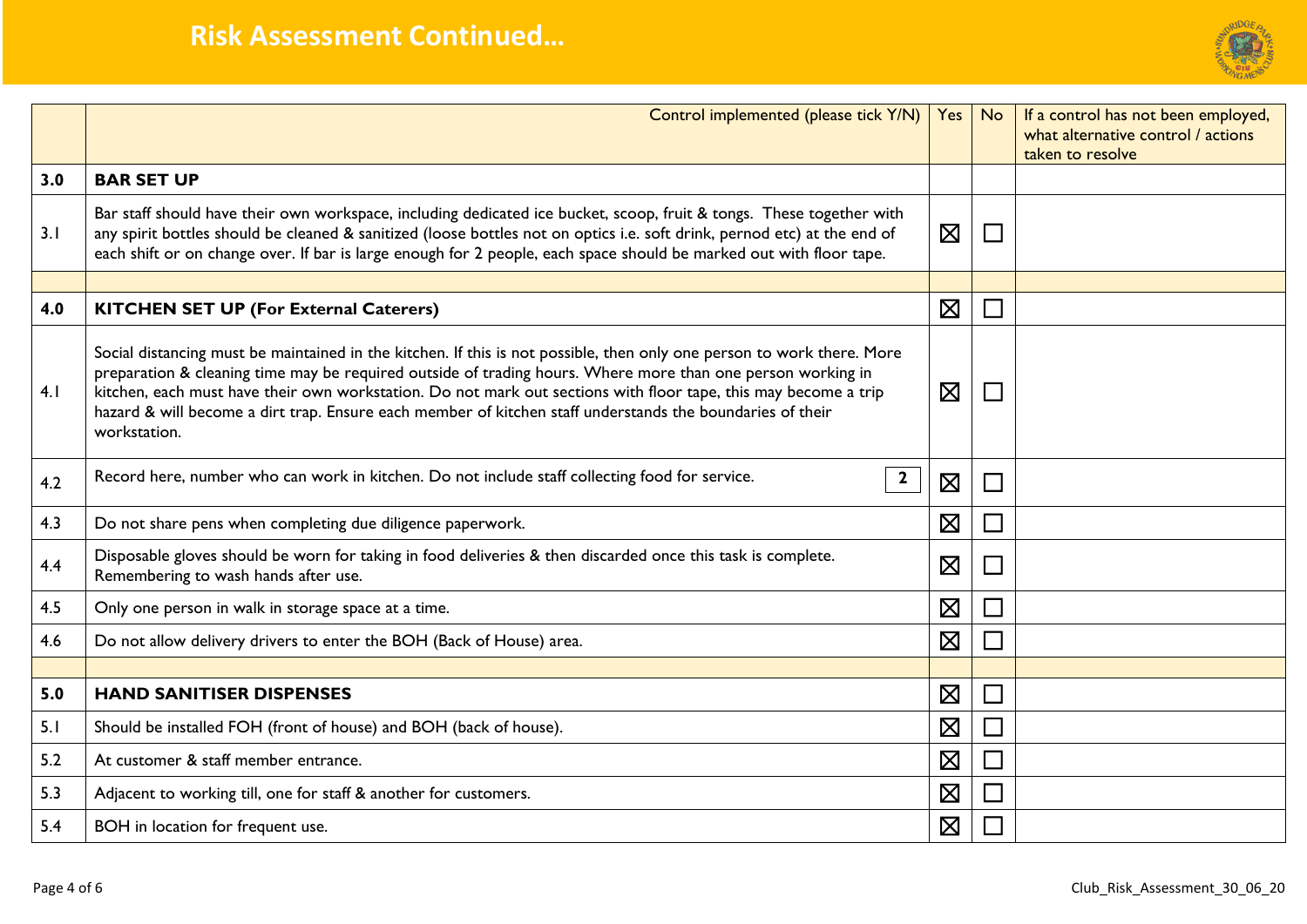

|     | Control implemented (please tick Y/N)                                                                                                                                                                                                                                                                                                             | Yes         | <b>No</b>      | If a control has not been employed,<br>what alternative control / actions |  |
|-----|---------------------------------------------------------------------------------------------------------------------------------------------------------------------------------------------------------------------------------------------------------------------------------------------------------------------------------------------------|-------------|----------------|---------------------------------------------------------------------------|--|
|     |                                                                                                                                                                                                                                                                                                                                                   |             |                | taken to resolve                                                          |  |
| 6.0 | <b>REDUCE CONTACT</b>                                                                                                                                                                                                                                                                                                                             | $\boxtimes$ |                |                                                                           |  |
| 6.1 | Display signage encouraging customers to use contactless payment or on Order & Pay digital platform if available.                                                                                                                                                                                                                                 | $\boxtimes$ |                |                                                                           |  |
| 6.2 | Identify a single till where customers can order. Put tape on floor to identify social distancing requirements.                                                                                                                                                                                                                                   | $\boxtimes$ |                |                                                                           |  |
| 6.3 | Any operational tills must be protected with a plexiglass screen & hand sanitizing gel. The PDQ machine & printer will<br>be held up on the staff side of the screen for customers with contactless. If plexiglass screen not available, use face<br>visors, or social distancing should be maintained throughout the transaction.                | $\boxtimes$ |                |                                                                           |  |
| 6.4 | Any cash transactions should be through the gap in the screen. Hands washed and sanitised after each cash<br>transaction.                                                                                                                                                                                                                         | $\boxtimes$ |                |                                                                           |  |
| 6.5 | The server moves back from the bar once placing drinks at the collection point.                                                                                                                                                                                                                                                                   | $\boxtimes$ |                |                                                                           |  |
| 6.6 | Staff will need to be FOH to collect used glassware. In such circumstances social distancing cannot be maintained. Keep<br>contact time with customers to a minimum. Ensure adequate face masks/coverings are available should staff wish to<br>wear them.                                                                                        | $\boxtimes$ |                |                                                                           |  |
|     |                                                                                                                                                                                                                                                                                                                                                   |             |                |                                                                           |  |
| 7.0 | <b>TABLE SET UP &amp; TURNING</b>                                                                                                                                                                                                                                                                                                                 |             |                |                                                                           |  |
| 7.1 | Tables will be left empty between customers.                                                                                                                                                                                                                                                                                                      | $\boxtimes$ |                |                                                                           |  |
| 7.2 | Clear, clean & sanitise tables & chair backs (where customers may have touched them) between each party of<br>customers.                                                                                                                                                                                                                          | $\boxtimes$ |                |                                                                           |  |
| 7.3 | If necessary, return table & chairs to safe distance from others.                                                                                                                                                                                                                                                                                 | $\boxtimes$ |                |                                                                           |  |
| 7.4 | Use glass trays to collect empty glasses. Do not put fingers where customers mouths have been.                                                                                                                                                                                                                                                    | $\boxtimes$ |                |                                                                           |  |
| 7.5 | Always wash hands after clearing tables.                                                                                                                                                                                                                                                                                                          | $\boxtimes$ |                |                                                                           |  |
| 7.6 | A pedal bin with close fitting lid, must be provided for staff to dispose of face masks & disposable gloves.                                                                                                                                                                                                                                      | $\boxtimes$ |                | This will be provided.                                                    |  |
|     |                                                                                                                                                                                                                                                                                                                                                   |             |                |                                                                           |  |
| 8.0 | <b>CLEANING MONITOR</b>                                                                                                                                                                                                                                                                                                                           |             |                |                                                                           |  |
| 8.1 | Touching of some surfaces is unavoidable. Frequent cleaning with suitable sanitizer will kill the virus if it is on the<br>surface                                                                                                                                                                                                                | $\boxtimes$ | $\mathbb{R}^2$ |                                                                           |  |
| 8.2 | Use your nominated cleaning sanitiser.                                                                                                                                                                                                                                                                                                            | $\boxtimes$ |                |                                                                           |  |
| 8.3 | Increase frequency of cleaning of all surfaces that are frequently touched. These include door push plates & handles, till<br>buttons, card machines & office keypads, toilet handles & all taps, hand dryers, tables, chairs & AWP machines. During<br>busy periods a dedicated person allocated to this task will increase customer confidence. | $\boxtimes$ |                |                                                                           |  |
|     | Club Risk Assessment 30 06 20<br>Page 5 of 6                                                                                                                                                                                                                                                                                                      |             |                |                                                                           |  |